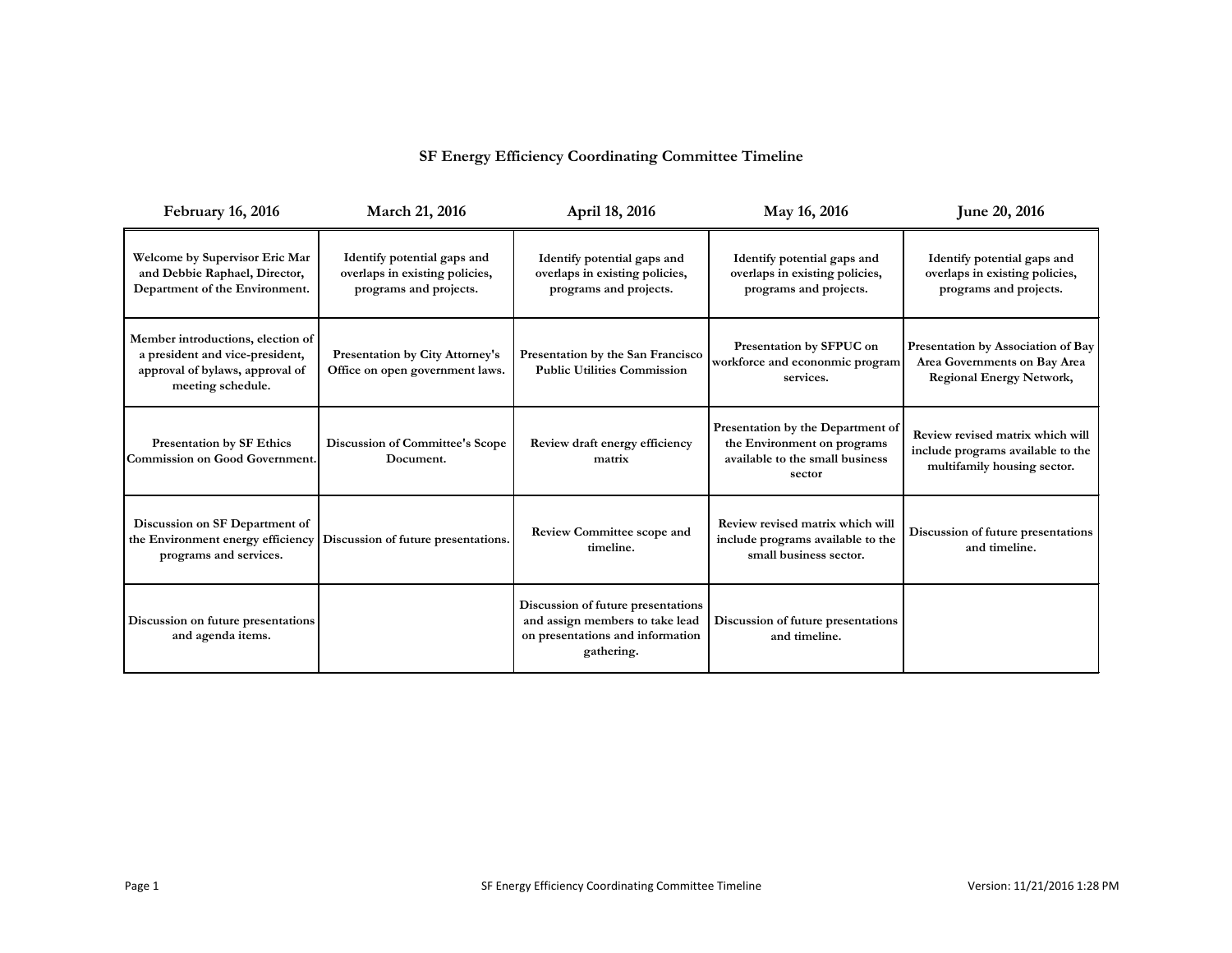## **SF Energy Efficiency Coordinating Committee Timeline**

| <b>July 18, 2016</b>                                                                                                                                                            | <b>August 15, 2016</b>   | October 17, 2016<br>September 19, 2016                                                                                                                                                                                                             |                                                                          | <b>November 21, 2016</b>                                                                                                   |
|---------------------------------------------------------------------------------------------------------------------------------------------------------------------------------|--------------------------|----------------------------------------------------------------------------------------------------------------------------------------------------------------------------------------------------------------------------------------------------|--------------------------------------------------------------------------|----------------------------------------------------------------------------------------------------------------------------|
| Discuss recommendations and<br>policy standards on how SF should<br>equitably spend energy efficiency<br>monies and align programs with<br>other utility and regional programs. | <b>Meeting Cancelled</b> | Discuss recommendations and<br>policy standards on how SF should<br>Discuss outline of report to the<br>equitably spend energy efficiency<br><b>Board of Supervisors</b><br>monies and align programs with<br>other utility and regional programs. |                                                                          | Review outline of report                                                                                                   |
| Presentation by SF Department of<br>the Environment on energy data<br>access.                                                                                                   |                          | Discuss draft findings and<br>recommendations to the Board of<br>Presentation by CleanPowerSF and<br>Supervisors, the Mayor, City<br>MarinCleanEnergy.<br>officers and departments.                                                                |                                                                          | Discuss draft findings and<br>recommendations to the Board of<br>Supervisors, the Mayor, City<br>officers and departments. |
| Presentation by Pacific Gas and<br>Electric Company.                                                                                                                            |                          | Review revised matrix of San<br>Francisco energy efficiency<br>programs.                                                                                                                                                                           | Review revised matrix of San<br>Francisco energy efficiency<br>programs. | Review revised matrix of San<br>Francisco energy efficiency<br>programs.                                                   |
| Review revised matrix of San<br>Francisco energy efficiency<br>programs.                                                                                                        |                          | Discussion of future presentations<br>Discussion of future presentations<br>and timeline.<br>and timeline.                                                                                                                                         |                                                                          | Discussion of future presentations<br>and timeline.                                                                        |
| Discussion of future presentations<br>and timeline.                                                                                                                             |                          |                                                                                                                                                                                                                                                    |                                                                          |                                                                                                                            |